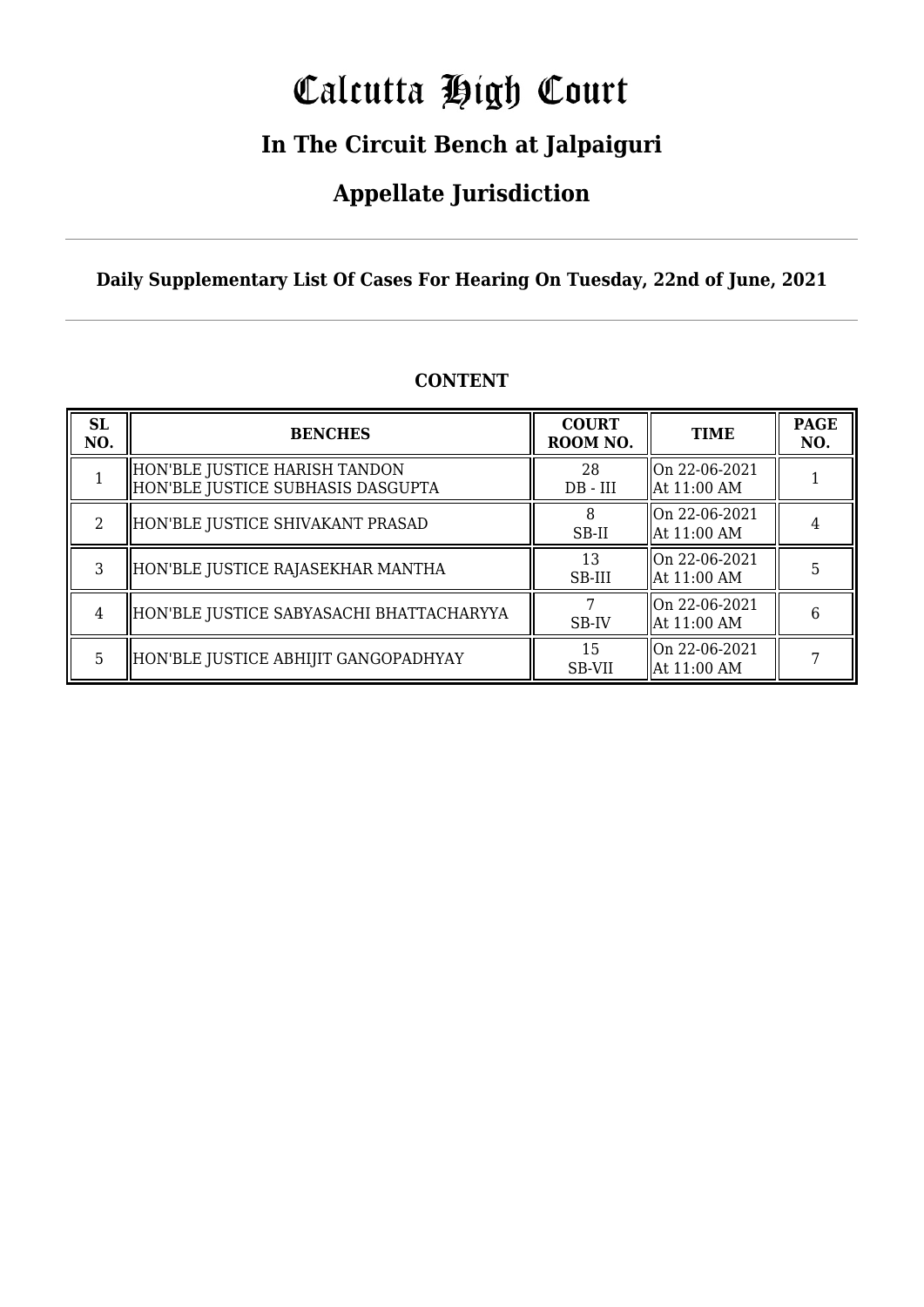

**DAILY CAUSELIST For Tuesday The 22nd June 2021**

**COURT NO. 28**

**DIVISION BENCH (DB - III)**

**AT 11:00 AM**

**HON'BLE JUSTICE HARISH TANDON HON'BLE JUSTICE SUBHASIS DASGUPTA**

**(VIA VIDEO CONFERENCE)**

**FROM PRINCIPAL BENCH**

#### **APPLICATION FOR ANTICIPATORY BAIL**

| $\mathbf{1}$ | CRM/632/2021 | <b>MAHESH ROY</b><br>VS<br>THE STATE OF WEST<br><b>BENGAL</b>                                   | DEBASISH<br><b>MUKHOPADHYAY</b>        |
|--------------|--------------|-------------------------------------------------------------------------------------------------|----------------------------------------|
| 2            | CRM/644/2021 | AHIDUL RAHAMAN AND<br><b>ORS</b><br><b>VS</b><br>THE STATE OF WEST<br><b>BENGAL</b>             | MADHUSHRI DUTTA                        |
| 3            | CRM/654/2021 | SADDAM MD.@ SADDAM<br><b>ALI AND ORS</b><br>VS.<br>THE STATE OF WEST<br>BENGAL                  | <b>JAYDEEP KANTA</b><br><b>BHOWMIK</b> |
| 4            | CRM/661/2021 | <b>MITHUN DAS AND ORS</b><br><b>VS</b><br>THE STATE OF WEST<br><b>BENGAL</b>                    | <b>HILLOL SAHA</b><br><b>PODDER</b>    |
| 5            | CRM/662/2021 | <b>DIPAK ROY</b><br><b>VS</b><br>THE STATE OF WEST<br><b>BENGAL</b>                             | MADHUSHRI DUTTA                        |
| 6            | CRM/663/2021 | ADAM MIYA @ ADAM MIAH<br>@ ADAM SEKH AND ORS<br><b>VS</b><br>THE STATE OF WEST<br><b>BENGAL</b> | <b>HILLOL SAHA</b><br><b>PODDER</b>    |

#### **APPLICATION FOR BAIL**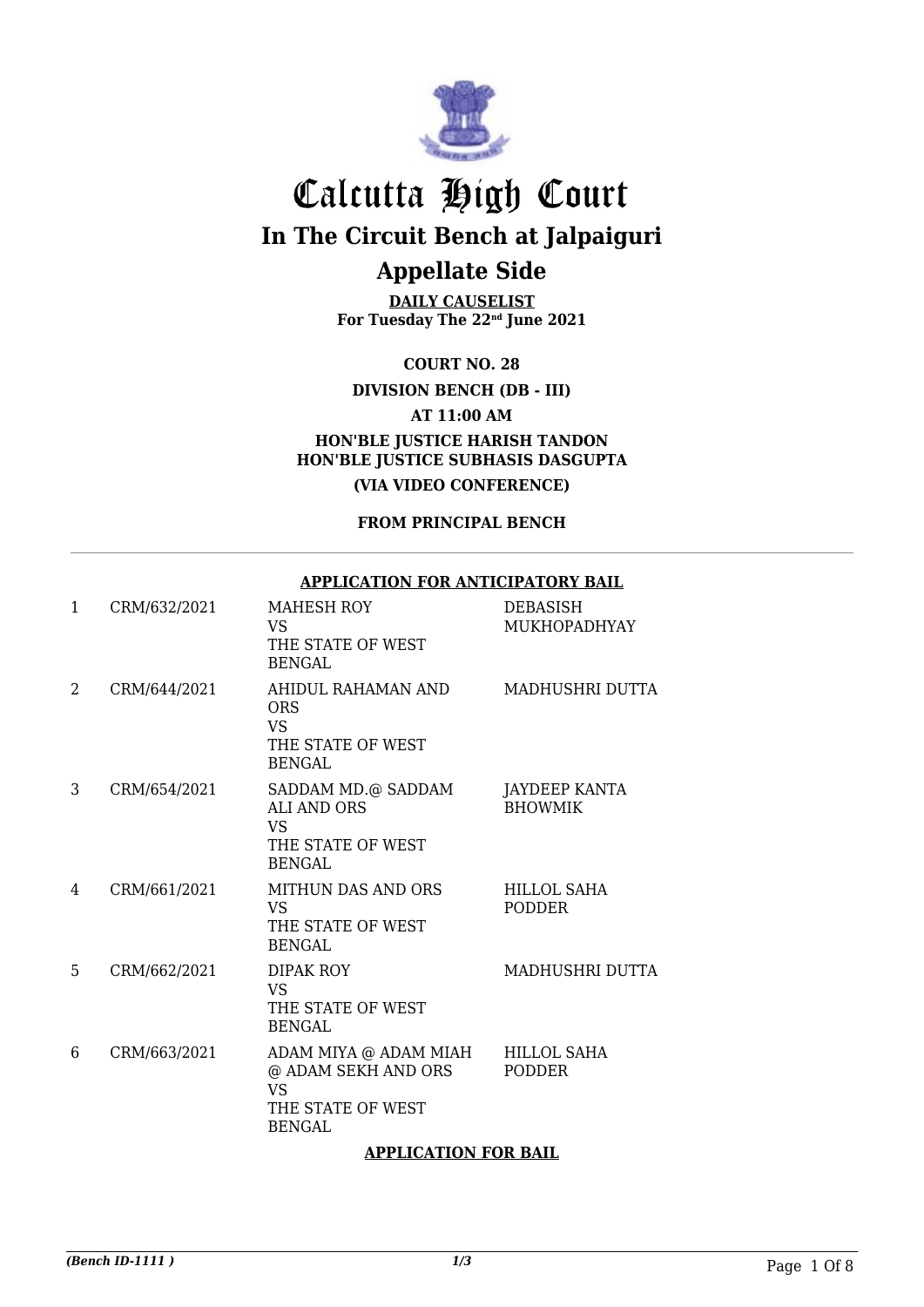| 7  | CRM/624/2021    | <b>SURESH BARMAN</b><br><b>VS</b><br>THE STATE OF WEST<br><b>BENGAL</b>                         | SUBHASISH MISRA                                    |
|----|-----------------|-------------------------------------------------------------------------------------------------|----------------------------------------------------|
| 8  | CRM/640/2021    | RAJESH KUMAR<br><b>VS</b><br>THE STATE OF WEST<br><b>BENGAL</b>                                 | ANIRBAN BANERJEE                                   |
| 9  | CRM/645/2021    | OSMAN ALI @ MD OSMAN<br>ALI<br><b>VS</b>                                                        | JEENIA RUDRA                                       |
|    |                 | THE STATE OF WEST<br><b>BENGAL</b>                                                              |                                                    |
| 10 | CRM/649/2021    | <b>ANANTA RAY</b><br><b>VS</b><br>THE STATE OF WEST<br><b>BENGAL</b>                            | SANTANU MAJI                                       |
| 11 | CRM/650/2021    | KASIMUDDIN MD.<br><b>VS</b><br>STATE OF WEST BENGAL                                             | DEBORSHI DHAR                                      |
| 12 | CRM/651/2021    | <b>SANTOSH BARMAN</b><br><b>VS</b><br>STATE OF WEST BENGAL                                      | DEBORSHI DHAR                                      |
| 13 | CRM/655/2021    | NARATTAM MANDAL<br><b>VS</b><br>STATE OF WEST BENGAL                                            | <b>DEBORSHI DHAR</b>                               |
| 14 | CRM/656/2021    | RINKU MD. @ MUHAMMAD<br><b>VS</b><br>THE STATE OF WEST<br><b>BENGAL</b>                         | JAYDEEP KANTA<br><b>BHOWMIK</b>                    |
| 15 | CRM/658/2021    | KRISHNA CHHETRI<br><b>VS</b><br>THE STATE OF WEST<br><b>BENGAL</b>                              | MADHUSHRI DUTTA                                    |
| 16 | CRM/659/2021    | FARUK @ FARUK ALAM<br>VS.<br>THE STATE OF WEST<br><b>BENGAL</b>                                 | <b>BABLU MITRA</b>                                 |
| 17 | CRM/660/2021    | <b>NARAYAN DAS</b><br><b>VS</b><br>THE STATE OF WEST<br><b>BENGAL</b>                           | JAYDEEP KANTA<br><b>BHOWMIK</b>                    |
|    |                 | <b>APPLICATION</b>                                                                              |                                                    |
| 18 |                 | IA NO. CRAN/1/2021 AWDHESH KUMAR SINGH<br>Vs<br>UNION OF INDIA AND ANR                          | <b>BIJAY BIKRAM DAS</b><br><b>BIJAY BIKRAM DAS</b> |
|    | In CRM/317/2021 |                                                                                                 |                                                    |
| 19 | In CRM/497/2021 | IA NO. CRAN/1/2021 RAMESH MANJU BISHNOI@<br>RAMESH MANJU BISHNOY@<br>RAMESH KUMAR BISHNOI<br>Vs | PRITAM ROY<br>PRITAM ROY                           |
|    |                 | THE STATE OF WEST<br><b>BENGAL</b>                                                              |                                                    |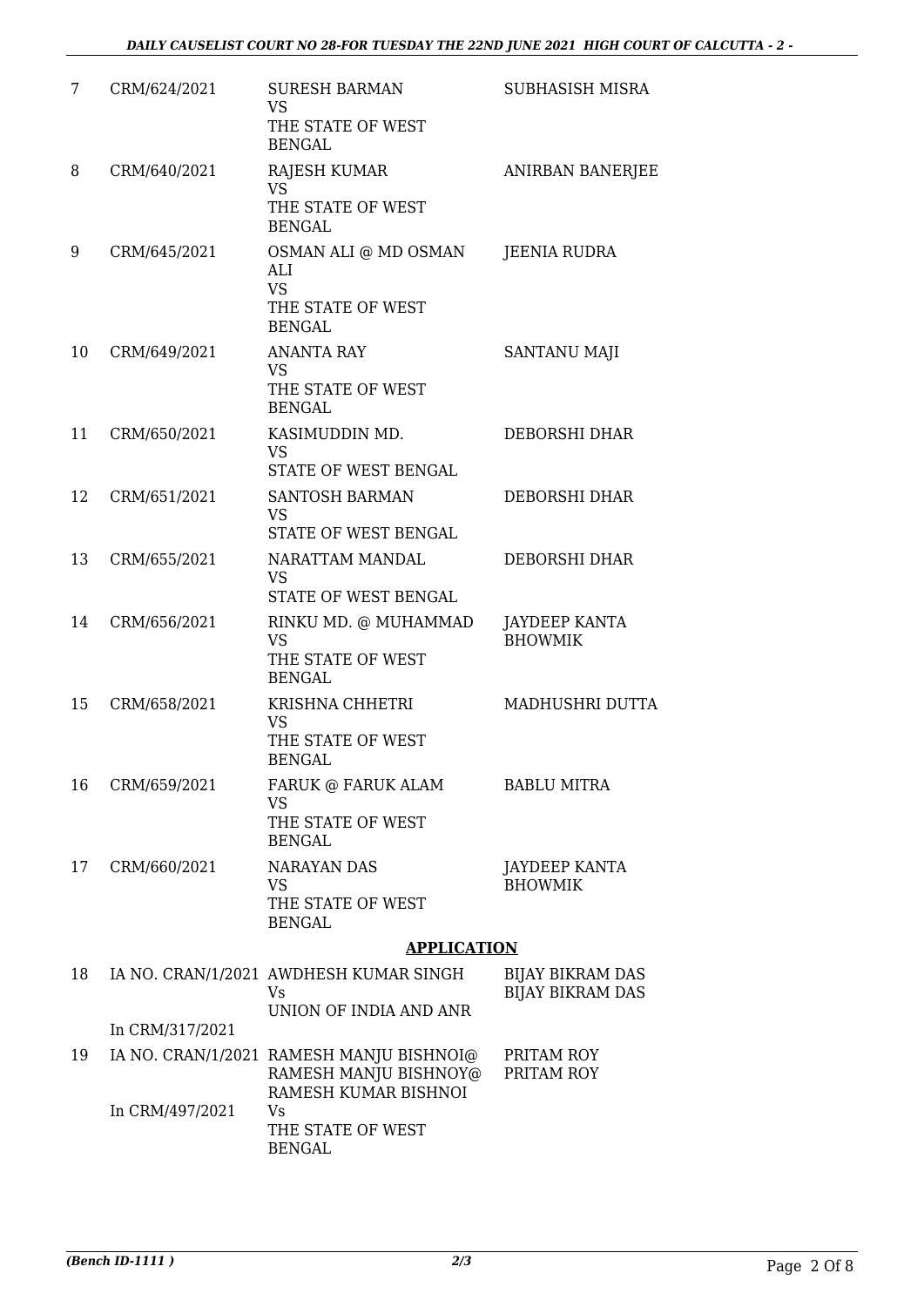ESHA ACHARYA ESHA ACHARYA

| 20 |                 | IA NO. CRAN/1/2021 ANWAR ALAM @ RAHUL |
|----|-----------------|---------------------------------------|
|    |                 | KHAN                                  |
|    |                 | Vs                                    |
|    | In CRM/543/2021 | THE STATE OF WEST                     |
|    |                 | BENGAL                                |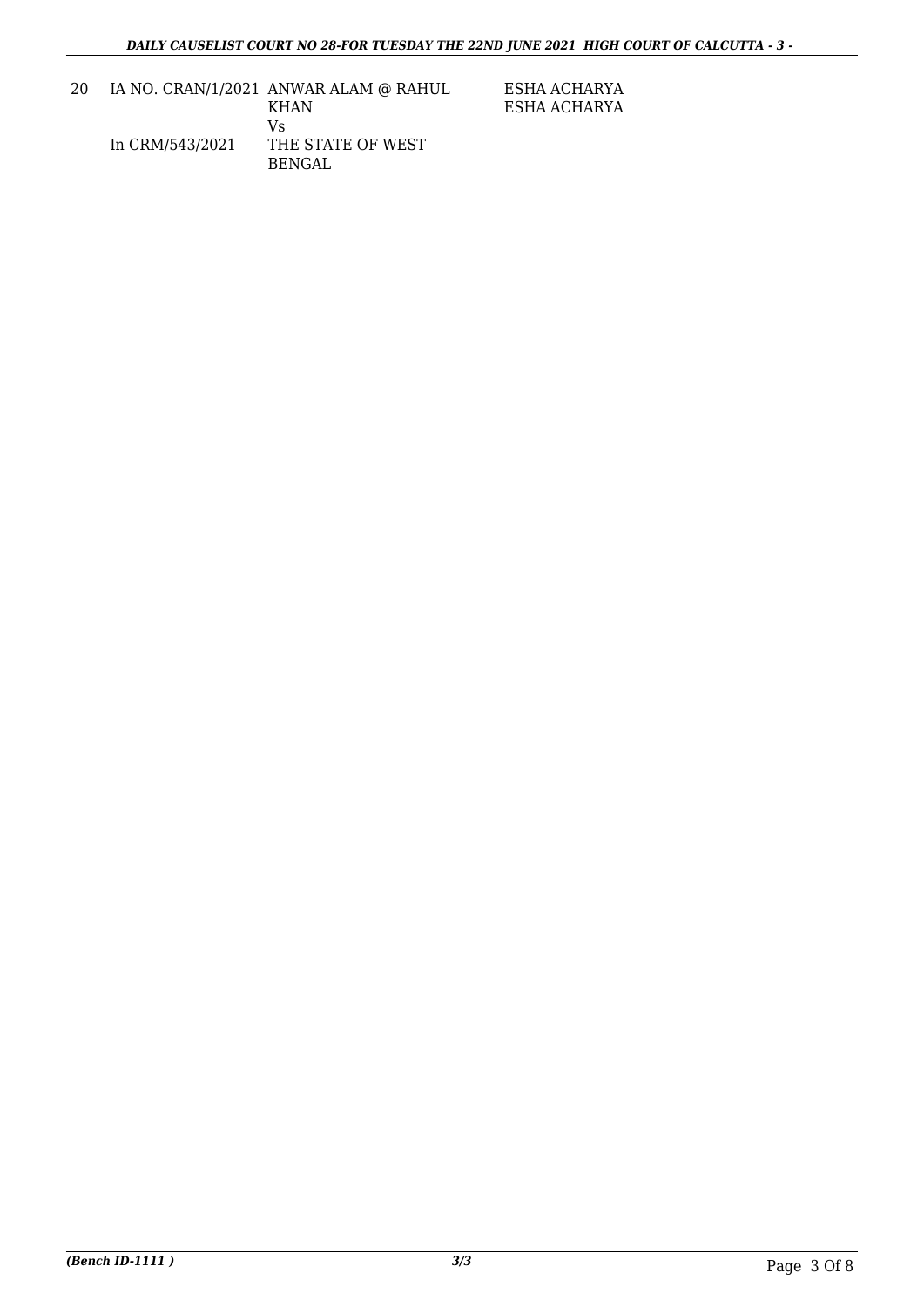

**DAILY CAUSELIST For Tuesday The 22nd June 2021**

**COURT NO. 8 SINGLE BENCH (SB-II) AT 11:00 AM HON'BLE JUSTICE SHIVAKANT PRASAD (VIA VIDEO CONFERENCE)**

#### **FROM PRINCIPAL BENCH**

#### **MOTION**

| 1 | WPA/1059/2021<br>(23.06.2021) | <b>SUBHASH ROY</b><br>VS<br>THE STATE OF WEST<br><b>BENGAL AND ORS</b> | HILLOL SAHA<br><b>PODDER</b> |
|---|-------------------------------|------------------------------------------------------------------------|------------------------------|
| 2 | WPA/1060/2021<br>(28.06.2021) | MALATI ACHARJEE<br>VS<br>THE STATE OF WEST<br><b>BENGAL AND ORS</b>    | DEBORSHI DHAR                |
| 3 | WPA/1063/2021<br>(28.06.2021) | <b>TAPAS ROY</b><br>VS<br>THE UNION OF INDIA AND<br>ORS                | <b>DEBORSHI DHAR</b>         |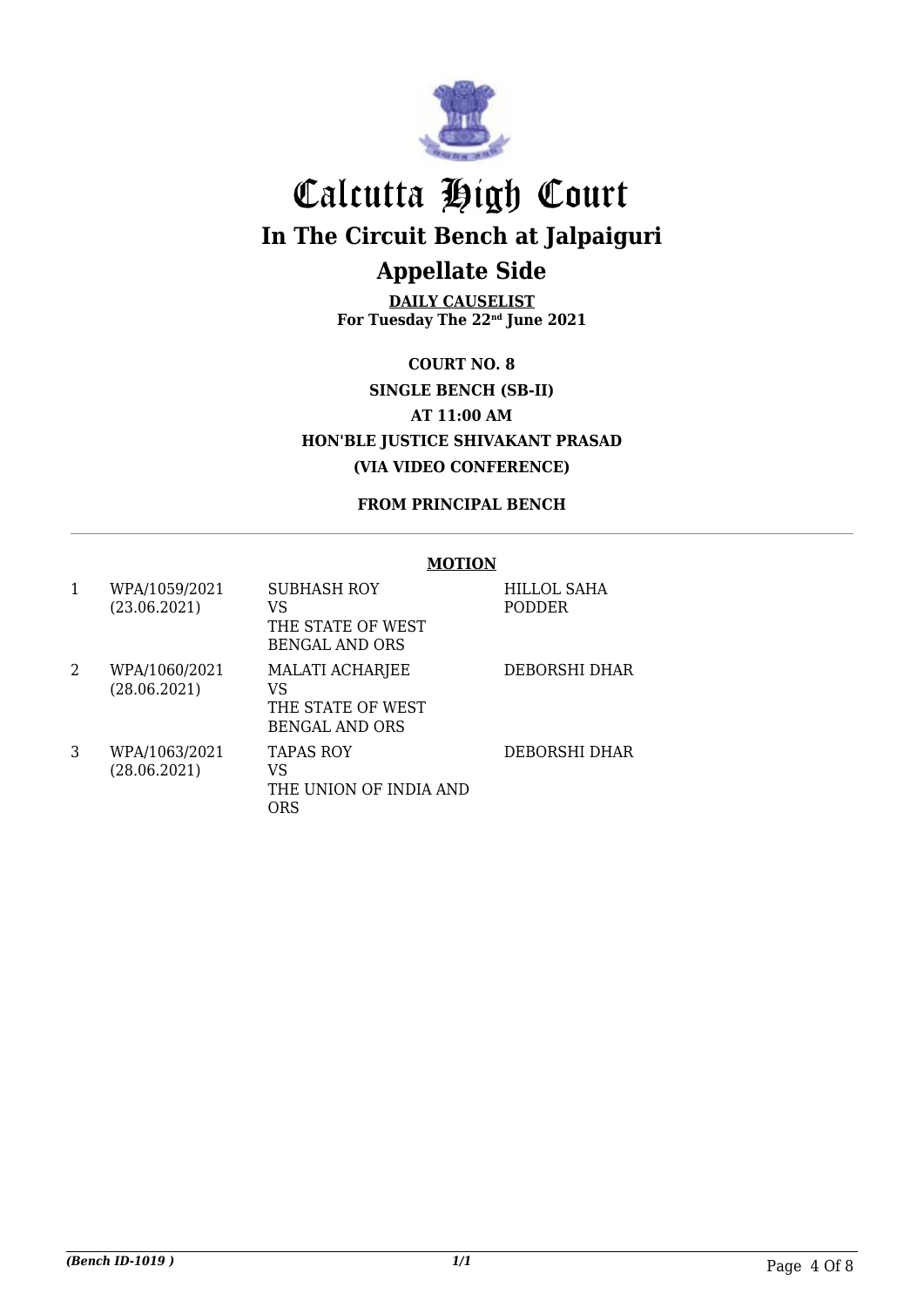

**DAILY CAUSELIST For Tuesday The 22nd June 2021**

**COURT NO. 13 SINGLE BENCH (SB-III) AT 11:00 AM HON'BLE JUSTICE RAJASEKHAR MANTHA (VIA VIDEO CONFERENCE)**

**FROM PRINCIPAL BENCH**

#### **MOTION**

1 WPA/1066/2021 (25.06.2021)

ABHIJIT DASGUPTA VS THE UNION OF INDIA AND ORS

HILLOL SAHA PODDER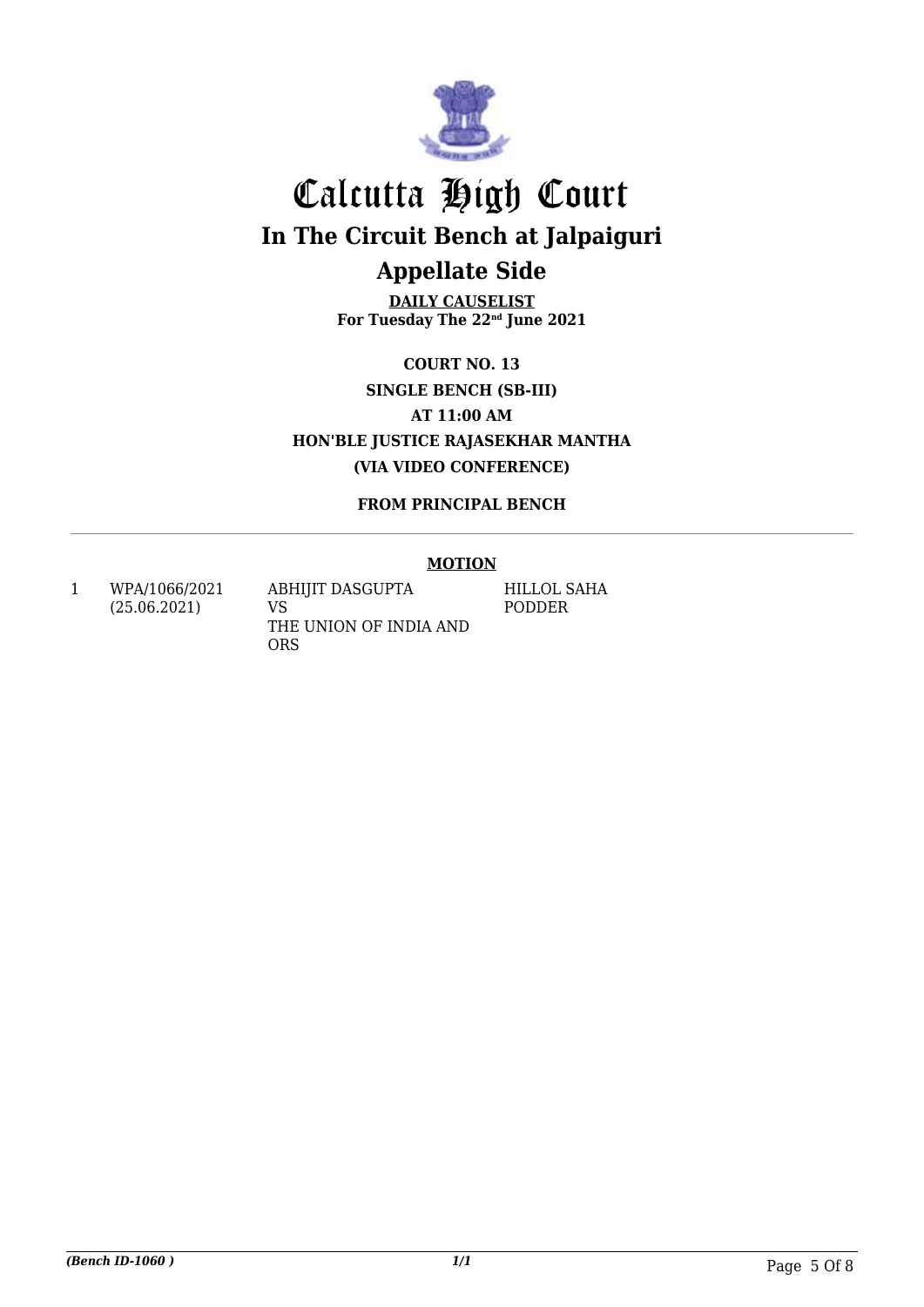

**DAILY CAUSELIST For Tuesday The 22nd June 2021**

**COURT NO. 7 SINGLE BENCH (SB-IV) AT 11:00 AM HON'BLE JUSTICE SABYASACHI BHATTACHARYYA (VIA VIDEO CONFERENCE)**

**FROM PRINCIPAL BENCH**

#### **CIVIL MOTION**

| CO/64/2021 | MITALI ROY GUHA<br>VS<br>MIHIR GUHA AND ORS    | DEBORSHI DHAR  |
|------------|------------------------------------------------|----------------|
| CO/65/2021 | KOUSHIK DE SARKAR<br>VS<br>SURANJANA DE SARKAR | PRANTICK GHOSH |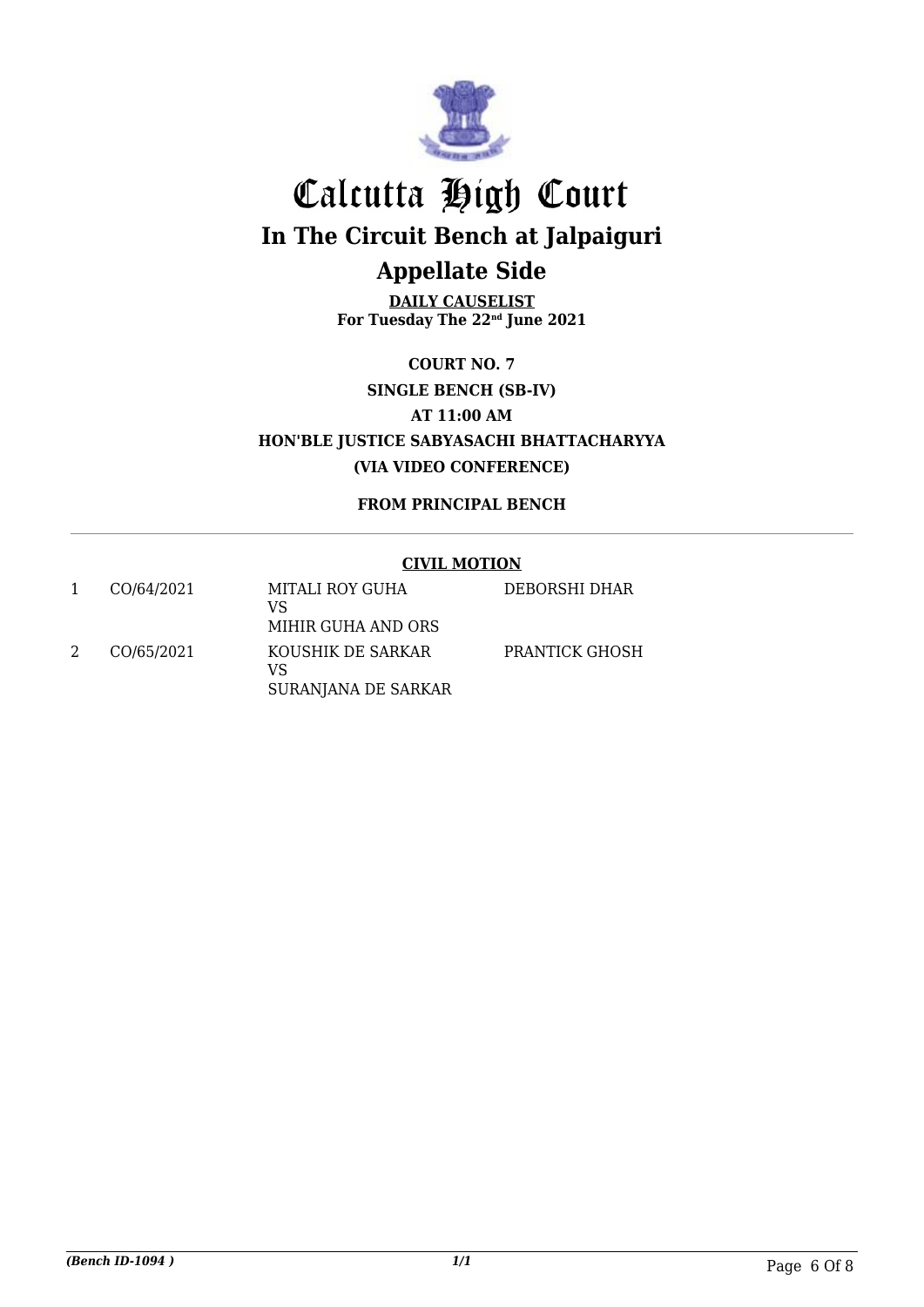

**DAILY CAUSELIST For Tuesday The 22nd June 2021**

**COURT NO. 15 SINGLE BENCH (SB-VII) AT 11:00 AM HON'BLE JUSTICE ABHIJIT GANGOPADHYAY (VIA VIDEO CONFERENCE)**

**FROM PRINCIPAL BENCH**

#### **MOTION**

| 1 | WPA/1064/2021 | TIRRIHANNAH COMPANY                                                | <b>VICTOR CHATTERJEE</b> |
|---|---------------|--------------------------------------------------------------------|--------------------------|
|   |               | <b>LTD</b><br><b>VS</b><br>REGIONAL PROVIDENT                      |                          |
|   |               | FUND COMMISSIONER I,<br>EPF ORGANIZATION AND<br>ORS                |                          |
| 2 | WPA/1068/2021 | REKHA DHAR<br><b>VS</b><br><b>STATE OF WEST BENGAL</b><br>AND ORS. | <b>JOYJIT DUTTA</b>      |
| 3 | WPA/1070/2021 | RANJEET @ RANJIT SARKAR<br><b>VS</b><br>UNION OF INDIA AND ORS     | <b>DEBORSHI DHAR</b>     |
| 4 | WPA/1069/2021 | DHANAI BARMAN<br><b>VS</b><br>UNION OF INDIA AND ORS               | <b>DEBORSHI DHAR</b>     |
| 5 | WPA/1072/2021 | <b>SARABALA BARMAN</b><br><b>VS</b><br>UNION OF INDIA AND ORS      | <b>DEBORSHI DHAR</b>     |
| 6 | WPA/1071/2021 | PARITOSH BISWAS<br><b>VS</b><br>UNION OF INDIA AND ORS             | <b>DEBORSHI DHAR</b>     |
| 7 | WPA/1073/2021 | KRISHNA CHANDRA ROY<br><b>VS</b><br>UNION OF INDIA AND ORS         | <b>DEBORSHI DHAR</b>     |
| 8 | WPA/1074/2021 | <b>GOPAL MANDAL</b><br><b>VS</b><br>UNION OF INDIA AND ORS         | <b>DEBORSHI DHAR</b>     |